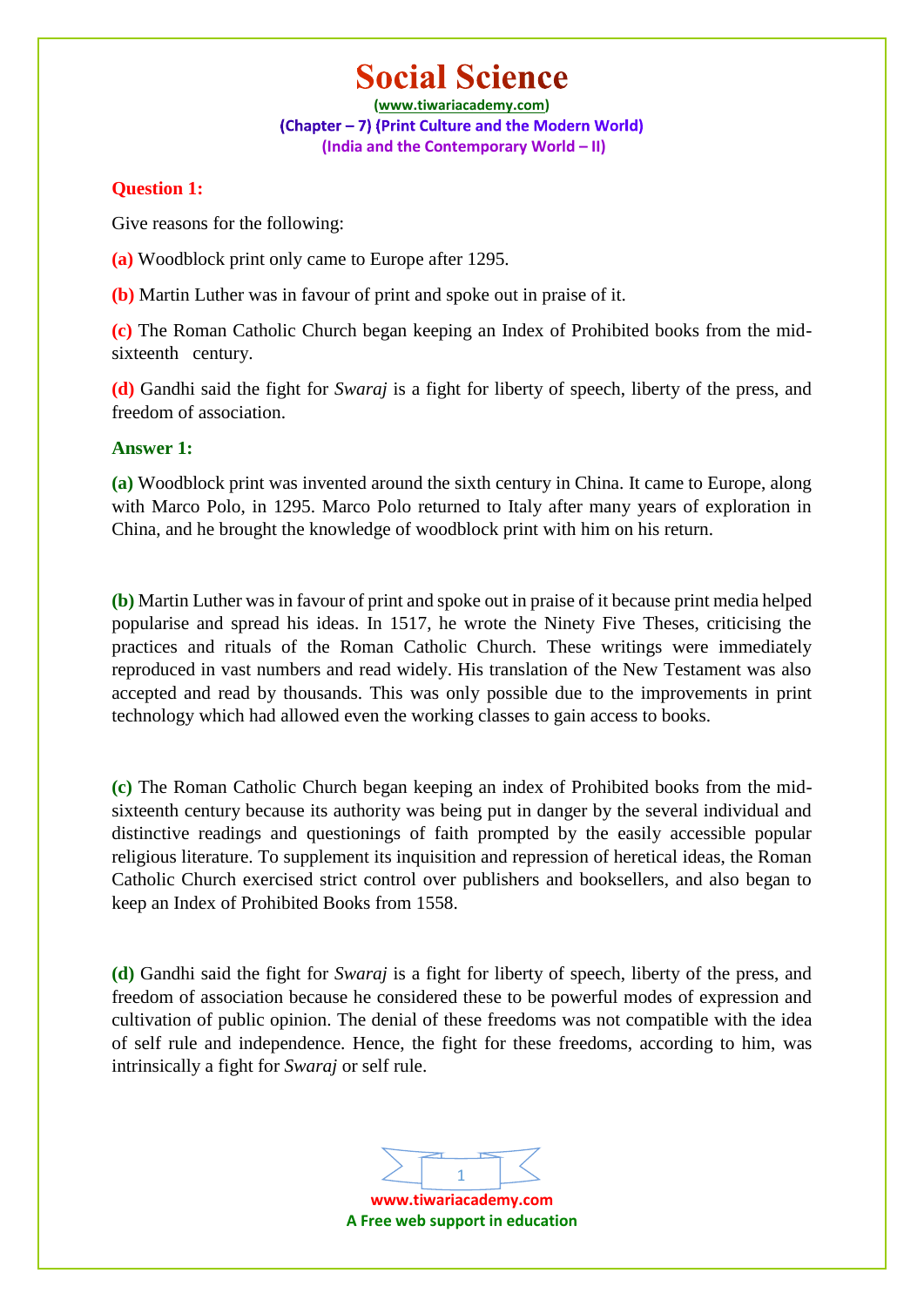**(www.tiwariacademy.com)** (Chapter - 7) (Print Culture and the Modern World) **(India and the Contemporary World – II)**

### **Question 2:**

Write short notes to show what you know about:

- **(a)** The Gutenberg Press
- **(b)** Erasmus's idea of the printed book
- **(c)** The Vernacular Press Act

### **Answer 2:**

**(a)** The Gutenberg Press: It was established by Johann Gutenberg. By 1448, he had perfected the system of printing with olive and wine presses, using contemporary technological innovations. The first book that he printed was the Bible, making 180 copies in 3 years.

Although these books were printed, a unique touch remained in the handmade decorations of the front page, illuminated borders and purchaser-specified designs. The Gutenberg Press was the first-known printing press in the 1430s.

**(b)** Erasmus's idea of the printed book: He was critical of the print medium. He believed that though some books do provide worthwhile knowledge, others are simply a bane for scholarship.

Erasmus accused printers of publishing books that were not mere trifling but "stupid, slanderous, scandalous, raving, irreligious and seditious". He also felt that large numbers of such books reduce the value of the quality writings.

**(c)** The Vernacular Press Act: Modelled on the Irish Press Laws, it was passed in 1878. This law gave the government tyrannical rights to censor reports and editorials in the vernacular press.

If a seditious report was published and the newspaper did not heed to an initial warning, then the press was seized and the printing machinery confiscated. This was a complete violation of the freedom of expression.

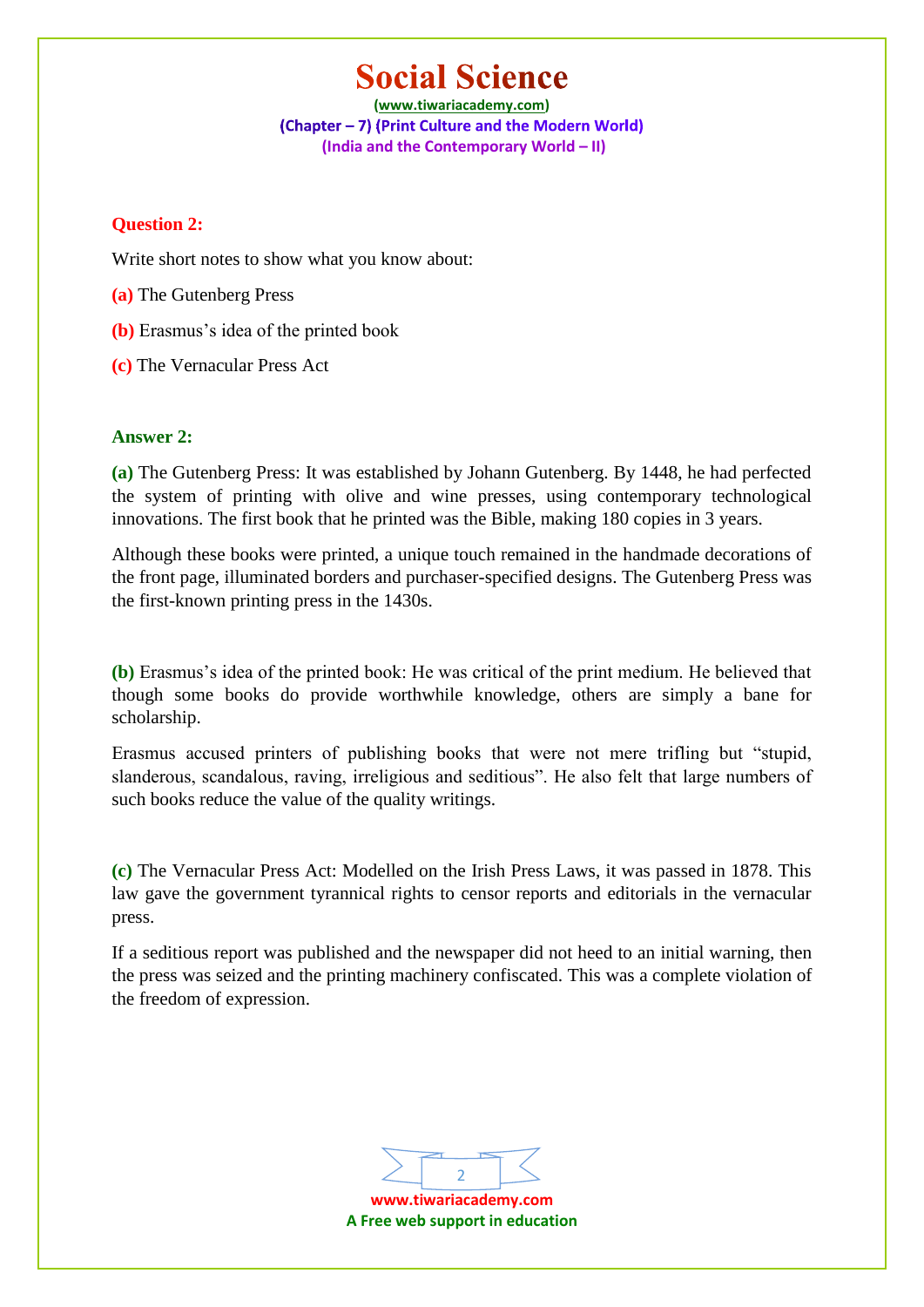**(www.tiwariacademy.com)** (Chapter - 7) (Print Culture and the Modern World) **(India and the Contemporary World – II)**

#### **Question 3:**

What did the spread of print culture in nineteenth century India mean to:

**(a)** Women

**(b)** The poor

**(c)** Reformers

#### **Answer 3:**

#### **(a)** Women:

The spread of print culture in nineteenth-century India brought about educational reforms for women. Liberal husbands and fathers educated their womenfolk at home or sent them to schools for women. Women who had been restricted to a domestic life for generations, now found a new medium of entertainment. They also began to write articles for journals, in favour of women's education and literacy. Some even wrote books; *Rashsundari Devi*'s autobiography "*Amar Jiban*" was the first full-length autobiography, published in 1876. Conservatives believed that education and reading would make women widows, or corrupt them. Many women learnt to read and write in secret in such traditionalist environments.

#### **(b)** The poor:

They benefitted from the spread of print culture in India on account of the availability of lowprice books and public libraries. Enlightening essays were written against caste discrimination and its inherent injustices. These were read by people across the country. On the encouragement and support of social reformers, over-worked factory workers set up libraries for self-education, and some of them even published their own works, for example, *Kashibaba* and his "*Chhote Aur Bade Sawal*".

### **(c)** Reformers:

Print culture's popularity was an advantage for social and religious reformers as they could now spread their opinions, through newspapers and books, across the masses. These ideas could then be debated upon by different groups of people. Reformist ideas were put forward in the local, everyday languages of the common people so as to create a wider platform for the same.

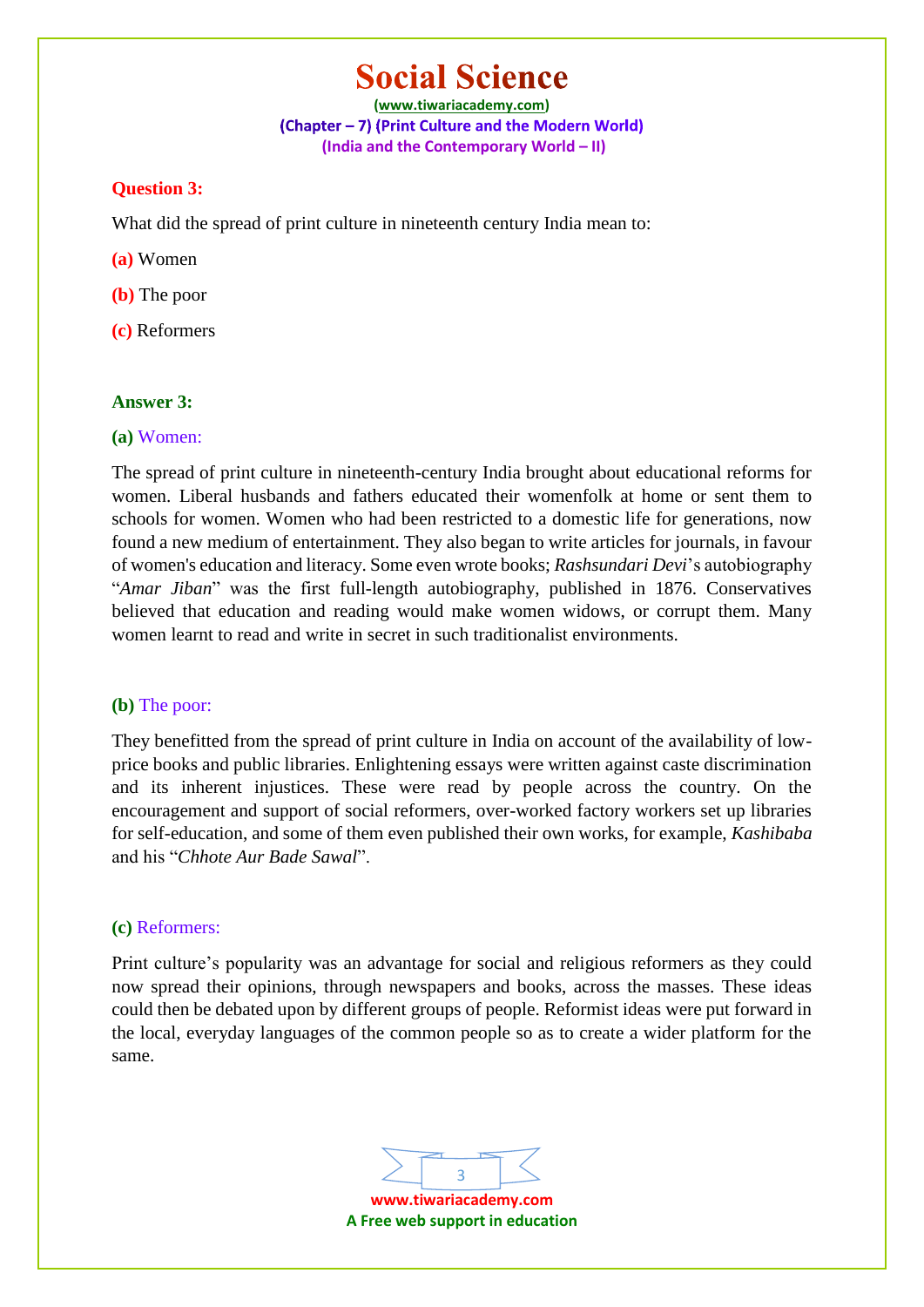**(www.tiwariacademy.com)** (Chapter - 7) (Print Culture and the Modern World) **(India and the Contemporary World – II)**

### **Discuss**

### **Question 1:**

Why did some people in eighteenth century Europe think that print culture would bring enlightenment and end despotism?

### **Answer 1:**

Some people in eighteenth-century Europe thought that print culture would bring enlightenment and end despotism. It's easy and cheap availability meant that literacy would no longer be restricted to the upper classes. While the clergy and monarchs feared the enlightenment that a vast reading public would gain, reformers like Martin Luther welcomed the change. They felt that it would mark an end to the blind adherence to the rulers' ideology. This can be seen in the French Revolution as well. The print medium allowed the ideals of freedom, equality and brotherhood set forth by Rousseau and Voltaire in their writings to reach the public. It created a new culture of dialogue and debate that initiated the working class into questioning and re-evaluating social customs and norms. The power of reason that the public gained initiated social reform, and brought an end to despotism.

### **Question 2:**

Why did some people fear the effect of easily available printed books? Choose one example from Europe and one from India.

### **Answer 2:**

The people who feared the effect of easily available printed books were the ones who held some power, whether in terms of religion, caste, class or politics. The fear was that their power and authority would get eroded if ideas questioning their power and authority gained mass popularity. In Europe, for example, the Roman Catholic Church conveyed its sense of apprehension for the print medium by stating that the promotion of new "printed" readings of faith would lead to blasphemous questionings of faith and encourage heretical ideas. It considered itself to be the sole authority for interpreting religion. Hence, it set up the Index of Prohibited Books in 1558 to repress any published material that it felt corroded this authority.

In India, apart from the colonial government which did its bit in regulating and suppressing newspapers and books that questioned and criticised colonial authority, the religious leaders and the upper castes also displayed their fear of the print medium. They understood that their religious and social superiority was in danger due to the easily accessible "printed" ideas contradicting their systems of beliefs. They knew that the popularisation of such ideas would incite people to rebellion.